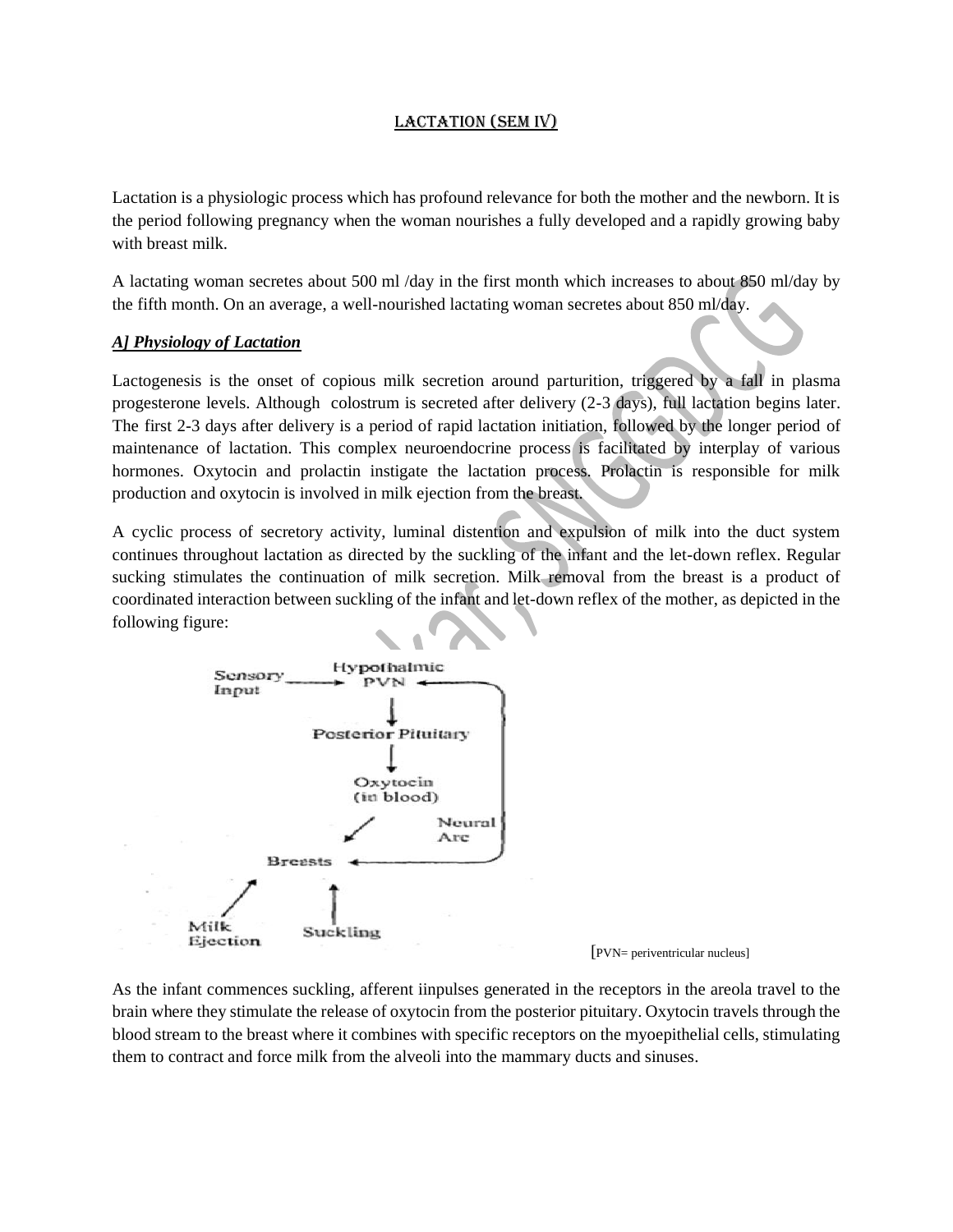# *B] Malnutrition - Effects on Milk and Effects on Mothers*

### 1..Effect on milk

Milk is the sole source of nourishment for infants for upto 6 months or a year or even more. Therefore, the relationship between maternal nutritional status and lactation performance is important. Let us look into the effects of maternal undernutrition.

- **Volume**: A large healthy baby who can vigorously suck will induce and obtain much more milk from its mother than a small, sickly or preterm infant. These differences in yield may not be indicative of a in other's capacity for lactation. Milk production is a function of infant demand.
- Energy: In case of chronic undernutrition, association between postpartum weight loss and lower energy transfer may occur.
- Protein: Some studies show that the protein content of nlilk may be affected by chronic protein undernutrition. In some cases, the tyrosine content of milk was significantly lower. In lndian women, it was seen that the milk of malnourished mothers had more casein and less whey. By giving a high protein diet supplement, the whey:curd ratio could be increased.
- Fat: Fat content of inilk appears to be subject to variability as compared to other constituents. The average fat content in milk from well-nourished mothers tends to be higher than milk from less well-nourished mothers. This may have implications for the caloric intake of the infant. Supplementing the mother with adequate intake of energy, protein and fat helped to increase the fat concentration . When lactating women were fed a diet rich in PUFA, their milk also had a higher PUFA content. Providing mothers with fish oil supplements increased the n-3 fatty acid in milk. When caloric intake is severely restricted, fatty acid composition resembles that of the depot fat.
- Minerals: There appears to be no relationship between dietary intake and concentrations in milk for copper, iron or zinc.
- Vitamins: Although there are inter-individual variations in vitamin concentrations, diet and drug use by individual women influences vitamin composition in human milk. Vitamin D activity of human milk is influenced by maternal vitamin D intakeThe levels of water-soluble vitamins are more likely to reflect maternal dietary or supplement intake than most other ingested compounds.

# 2..Effects on Mother

Successful breastfeeding requires adequate nutrition and rest. For adequate lactation, substrates must be available in sufficient quantities from the mother's diet or body stores laid down during pregnancy. I $\epsilon$  these are insufficient, some degree of subsidy from maternal body tissue can be expected. Among well-nourished women, weight loss can occur after childbirth, although this depends on their caloric intake and their physical activity. It is possible that changes in tissue composition may mask the changes in body weight.

# *C]Short note: Galactogogue*

galactagogue, or galactogogue (from [Greek:](https://en.wikipedia.org/wiki/Greek_language) lacto: milk, + gogue;stimulation/ leading), is a substance that promotes [lactation](https://en.wikipedia.org/wiki/Lactation) in humans and other animals. It may be synthetic, plant-derived, or [endogenous.](https://en.wikipedia.org/wiki/Endogenous)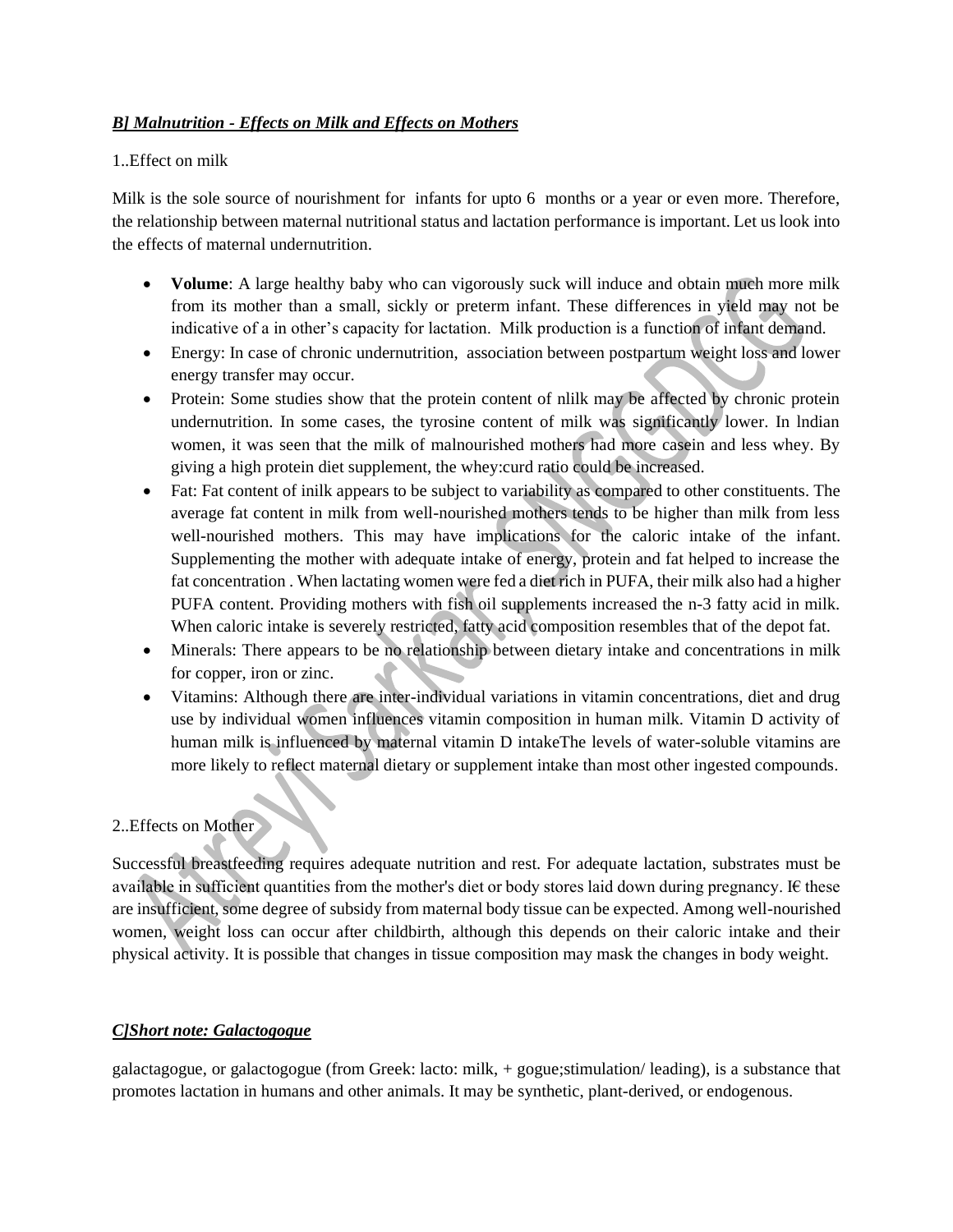Lactation is initiated with parturition, expulsion of the placenta, and falling progesterone levels in the presence of very high prolactin levels. Systemic endocrine control of other supporting hormones (estrogen, progesterone, oxytocin, growth hormone, glucocorticoids, and insulin) is also important. These hormonal changes trigger secretory activation (lactogenesis ) of the mammary secretory epithelial cells, also called lactocytes. Prolactin secretion functions in a feedback system in which dopamine serves as a modulator. When dopamine concentration decreases, prolactin secretion from the anterior pituitary increases. Hence, galactogogues potentially decrease the dopamine levels and increase lactogenesis.

**Types:**



Pharmaceutical: Domperidone and metoclopramide are the most commonly used pharmaceutical galactogogues . Both are dopamine antagonists that increase prolactin secretion.

Dietary and endogenous galactogogue: These galactogogues include fenugreek, goat's rue, milk thistle (Silybum marianum), oats, dandelion, millet, seaweed, anise, basil, blessed thistle, fennel seeds, marshmallow, moringa leaf, shatavari, and torbangun among others. It is believed that, in general animal protein containing food stimulate lactogenesis. The bio active component of some food are held responsible for their lactogogue effect. A brief on their mode of action is given below:

| Lead compound      | Mechanism of action                                                             |
|--------------------|---------------------------------------------------------------------------------|
| Alkaloids          | Help in letting down of milk.                                                   |
| <b>isoflavones</b> | Increases milk yield as well as fat, protein and lactose percentage<br>of milk. |
| Polyphenols        | Improve milk yield, concentration of milk protein and ovulation<br>rate.        |

Hormones such as Prolactin, somatotropin, cortisol, insulin, Thyrotropin Releasing Hormone(TRH) also play important role as endogenous galactogogues. Sucking reflex plays an important role in stimulating these endogenous factors, hence it is said that " sucking is the best galactogogue".